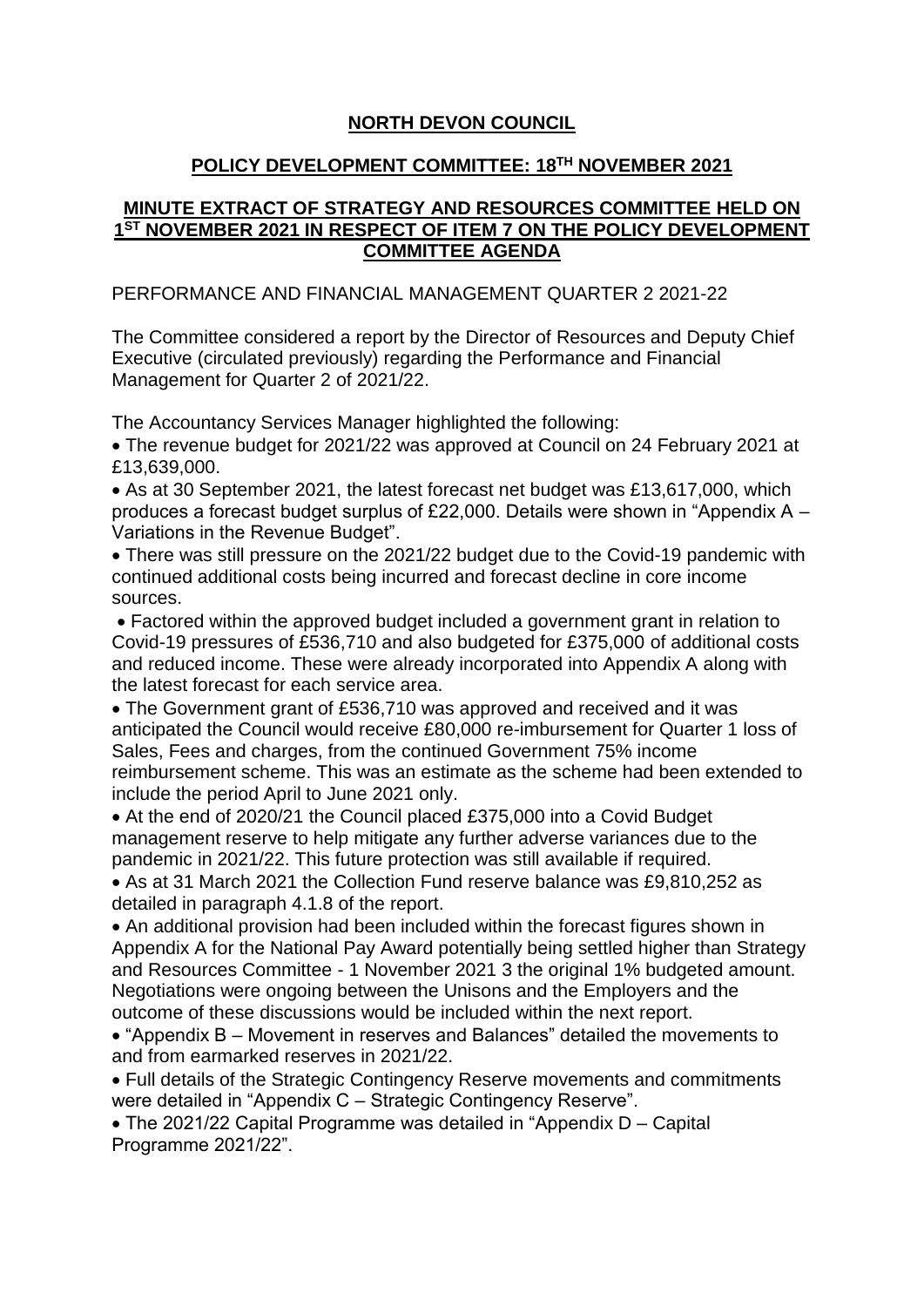The Budget and Financial Framework report to Full Council on 24 February 2021 outlined the Capital Programme for the 2021/22 financial year of £22,419,916. Project underspend of £917,121 was bought forward from 2020/21 year and further variations of £1,479,065 were approved as part of the performance and financial management report to Strategy and Resources Committee, to produce a revised 2021/22 Capital Programme of £24,816,102.

 Overall variations of £4,213,427 were proposed to the 2021/22 Capital Programme as detailed in paragraph 4.4.3 of the report.

 Actual spend on the 2021/22 Capital Programme as at 30 September 2021 was £4,292,304.

 The overall Capital Programme for 2021/22 to 2024/25 was £46,151,018 and was broken down as detailed in paragraph 4.4.6 of the report.

• The Programme of £46,151,018 was funded by Capital Receipts / Borrowing (£28,274,889), External Grants and Contributions (£16,154,193) and Reserves (£1,721,936).

• It was recommended that the funds for the Fendering and Fish Stores Enhancements project of £163,650 be released from the 2021/22 Capital Programme.

Treasury Management as detailed in paragraph 4.5 of the report.

Debt Management as detailed in paragraph 4.6 of the report.

 General debtors as detailed in paragraph 4.7 of the report. All Heads of Service had been tasked to review their outstanding debts and review processes for effective debt recovery. In the first two quarters of this financial year no amounts were written off due to a backlog in the Finance Team. Since 30 September 2021, 47 invoices have been written off to the value of £27,199 to bring the write offs up to date.

Performance information as detailed in Appendix E of the report. In response to questions, the Director of Resources and Deputy Chief Executive advised the following:

 The flood defence scheme at Seven Brethren had not been included within the capital programme as an approved scheme had not yet been brought forward for approval.

 When the budget for 2021/22 had been approved, it had been anticipated that a new CCTV hub and upgrade of the system would have taken place which would have increased 3rd party uptake. This did not take place at the beginning of the year as expected and took place part way through the year. Therefore it was anticipated that the CCTV income would increase moving forwards. Strategy and Resources Committee - 1 November 2021 4

 £9m had been included within capital programme for 2021/22 for the purchase of the strategic asset. £2m had been included within the capital programme 2022/23 for capital enhancements to be made to the strategic asset.

In response to questions, the Accountancy Services Manager advised the following:

 The collection of business rates achieved to date was 50.03%. It was anticipated that the collection rate would rise for the remainder of the year.

RESOLVED: